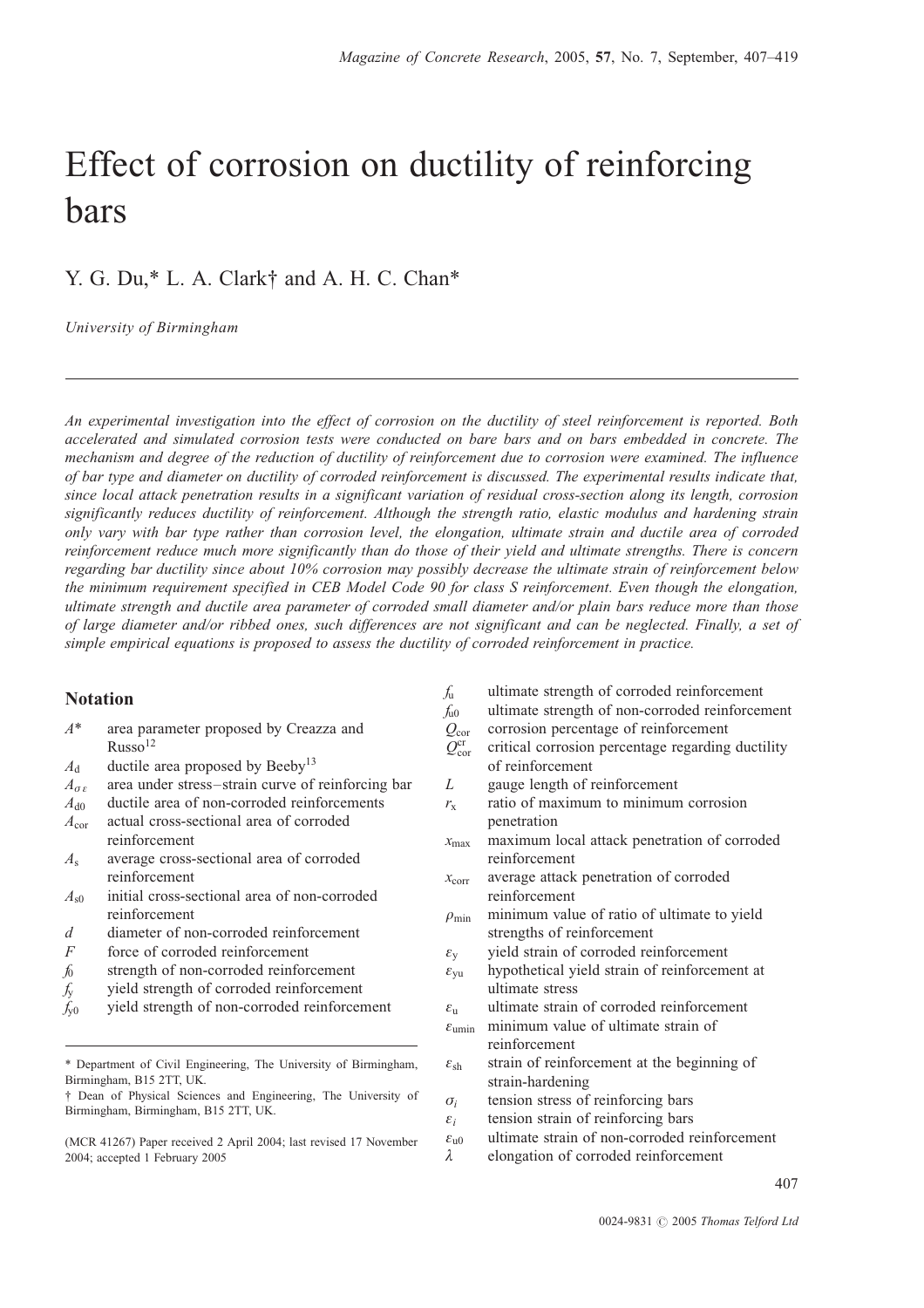- $\lambda_0$  elongation of non-corroded reinforcement
- $\alpha_e$  regression parameters for ultimate strain of corroded reinforcement
- $\alpha_A$  regression parameters for ductile area of corroded reinforcement
- $\alpha_{\lambda}$  regression parameters for elongation of corroded reinforcement
- $m$  sectional coefficient of corroded reinforcement

 $\eta$  length coefficient of corroded reinforcement

#### Introduction

It is well recognised that, for a structure to be capable of undergoing a large inelastic deformation while sustaining a load close to its maximum load-carrying capacity, ductility is of great importance in structural earthquake-resistant design as well as where the redistribution of bending moment from the elastic pattern is taken into account. With significant ductility, a structure can be prevented from failing and collapsing in a brittle fashion without warning, which can save both the lives of people in the area and reduce repair costs. Hence, particular care should be paid to the ductility of a structure in its design.

For commonly used under-reinforced concrete structures, their failure under an applied load is initiated by the yielding of steel reinforcement and, eventually, followed by the crushing of compression concrete. During such a failure process, steel reinforcement must be able to withstand a large post-yielding elongation or compression and not rupture until the crushing of concrete, such that structures can generate significant deformation without substantial reduction of load-bearing capacity. Such a failure mode is therefore ductile with ample warning, as has always been required for practical structures. It is clear that the deformation capacity of under-reinforced concrete structures greatly depends upon the ductility of the reinforcement, in addition to the reinforcement ratio. In other words, ductility of reinforcement substantially affects the deformation capacity of a structure and, in turn, substantially determines whether the structure can survive without collapse if it were to experience a moderate earthquake.

Extensive research has been conducted on the ductility of reinforcement and its influence on the deformation capacity of structures and possible degree of moment redistribution.<sup>[1–3](#page-11-0)</sup> Most of this research, however, focused on the design of new reinforced concrete structures.

Due to the carbonation of concrete cover and/or intrusion of chloride ions, corrosion of reinforcement in concrete may occur in existing structures and corrosion distribution over bar surface and along bar length varies greatly with corrosion initiation mechanism and conditioning regimes. Generally, the carbonation of the concrete cover may produce fairly even corrosion. On

the other hand, corrosion in the presence of chloride ions usually results in a much more localised and pitting type of corrosion. The latter type of corrosion not only decreases the actual load-bearing capacity of the reinforcement,<sup>[4](#page-11-0)</sup> but also affects its ductility. For a larger number of earthquake-resistant and momentredistributed structures, although careful consideration would have been given to their design and detailing to ensure that they would have a significant amount of ductility at the construction stage, once steel starts to corrode substantially, their actual ductile capacity may deteriorate and possibly become much less ductile than had been anticipated. Hence, it is very worthwhile to investigate the ductility of corroded reinforcement.

Some experiments have been performed to examine the effect of corrosion on the ductility of reinforcement.[5](#page-11-0)[–10](#page-12-0) In all cases, test specimens were either single bare bars<sup>[5,6](#page-11-0)</sup> or bars embedded in concrete.<sup>[7](#page-11-0)-10</sup> They were exposed to either an outdoor marine en-vironment<sup>[5](#page-11-0)</sup> or indoor accelerated corrosion<sup>[6,7](#page-11-0)</sup> or were removed from actual structures which had suffered from chloride intrusion $8,9$  or concrete carbonation.<sup>[10](#page-12-0)</sup> From tension tests conducted on corroded specimens, Maslehuddin et  $al$ <sup>[5](#page-11-0)</sup> reported that up to  $1.1\%$  corrosion by marine exposure hardly changed the elongation of reinforcement.<sup>[5](#page-11-0)</sup> Andrade et al.,<sup>[6](#page-11-0)</sup> Lee et al.,<sup>[7](#page-11-0)</sup> Morinaga,<sup>[8](#page-11-0)</sup> Palssom *et al.*,<sup>[9](#page-11-0)</sup> and Zhang *et al.*,<sup>[10](#page-12-0)</sup> however, reported that significant corrosion dramatically decreased the elongation and/or ultimate strain of reinforcement. Regarding the ratio of ultimate to yield strengths, Zhang et al. reported that corrosion reduced its value from 1.5 to  $1.1$ . However, the results obtained by Maslehuddin et al., Andrade et al. and Palssom et al. indicate that corrosion hardly affects the strength ratio. $5,6,9$ 

It is apparent that, although some valuable work has been done, little attention has been paid to the influence of bar type and diameter on the ductility of corroded reinforcement, and the results from different researchers are not consistent.

This paper presents the results of an experimental investigation into the effect of corrosion on ductility of reinforcement of different types and diameters, in addition to the identification of the source and mechanism of such an influence.

# Definition of ductility of reinforcement

The conventional definition of reinforcement ductility which is specified in some international codes, such as CEB Model 90, defines the ductility of reinforcement in terms of two independent criteria: the strength ratio and ultimate strain. The first criterion is that the ratio of ultimate strength to yield strength must not be less than a specified minimum value, namely,  $f_n/f_v \ge \rho_{\min}$ , and considers the strain-hardening ratio of steel reinforcement which specifies an interval between the ultimate strength and yield strength, as shown in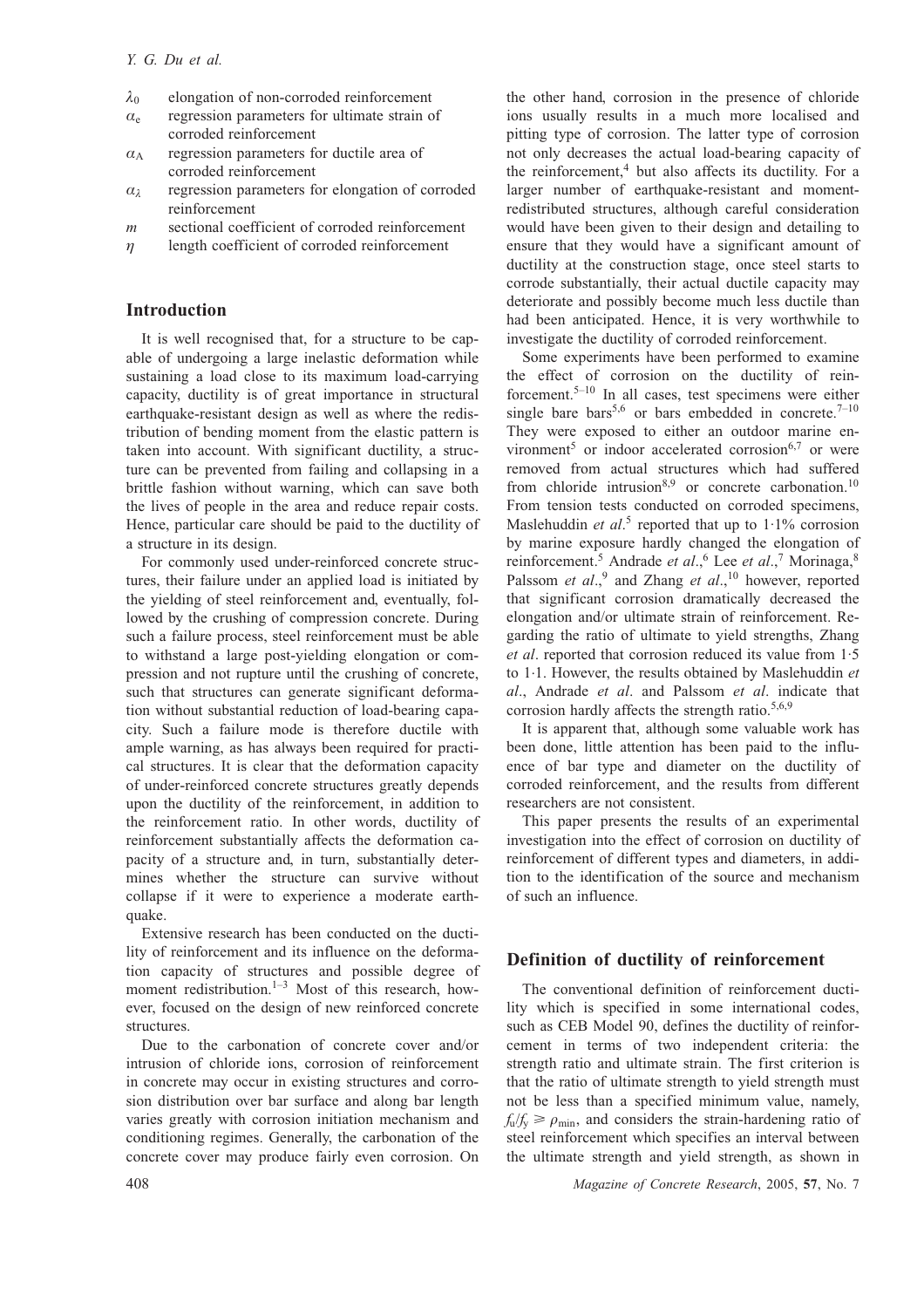<span id="page-2-0"></span>Fig. 1. The second criterion is that the ultimate strain  $\varepsilon$ <sub>u</sub> must not be less than a specified minimum value, namely,  $\varepsilon_{\rm u} \ge \varepsilon_{\rm u,min}$ , and specifies an indicator of maximum deformation capacity. For Class S reinforcement, which is used for highly ductile structures, Model Code 90 specifies that  $\rho_{\min} = 1.15$  and  $\varepsilon_{\text{umin}} = 6\%$ . Because the three parameters,  $f_u$ ,  $f_y$  and  $\varepsilon_u$ , used in the above two criteria can be obtained directly by simple tensile tests without considering an actual stress–strain curve, these two criteria have been widely adopted to verify bar ductility in engineering practice.

However, the above conventional criteria fail to reflect fully the ductile behaviour of a reinforcing bar under monotonic force. As shown in Figs 1 (a) and (b), even if two specimens of steel reinforcement have the same ultimate strength, the same yield strength and the same ultimate strain, they can still have different ductility and produce different influences on concrete structures.

By considering the strain at the beginning of the strain-hardening phase,  $\varepsilon_{\rm sh}$ , Creazza and Russo<sup>[12](#page-12-0)</sup> defined bar ductility as an area parameter  $A^*$ , as shown in Fig. 1(b). Geometrically, the parameter  $A^*$  is the area between the post-hardened stress–strain curve and a horizontal line at the yield strength. By assuming that



Fig. 1. Ductile areas  $A_d$  and  $A^*$  of reinforcements (after Creazza and Russo,<sup>[12](#page-12-0)</sup> and Beeby<sup>[13](#page-12-0)</sup>). (a) bar without yield plateau, as R08 used in tests; (b) bar with yield plateau, as R16, T08, T16 and T32 used in tests

Magazine of Concrete Research, 2005, 57, No. 7 409

the strain-hardening curve is a parabolic curve, the area  $A^*$  can be determined using equation (1)

$$
A^* = \frac{2}{3}(f_{\rm u} - f_{\rm y})(\varepsilon_{\rm u} - \varepsilon_{\rm sh})\tag{1}
$$

It is clear that Creazza and Russo's criterion for bar ductility not only unequivocally defines the deformation work of a steel bar during its strain-hardening phase, but also simultaneously considers the influence of ultimate strength  $f_0$ , yield strength  $f_{y_0}$  and ultimate strain  $\varepsilon$ <sub>u</sub> on bar ductility.

Although Creazza and Russo's proposals do indeed improve the conventional definition of bar ductility, some new problems arise. First, as shown in equation (1), one more new parameter  $\varepsilon_{sh}$  is introduced to represent bar ductility. This parameter is not very objective if there is no distinct point between the yield plateau and the strain-hardening phase on the stress–strain curve (see Fig. 1(a)). Second, some difference exists between the assumed parabolic curve and the shape of the real strain-hardening curve

In studying the influence of bar ductility on ultimate plastic rotation of reinforced concrete beams, Beeby<sup>[13](#page-12-0)</sup> employed another area parameter  $A_d$  to describe the bar ductility, as shown in Fig. 1 and defined by equation (2)

$$
A_{\rm d} = f_{\rm u}(\varepsilon_{\rm u} - 0.5\varepsilon_{\rm yu}) - A_{\sigma\varepsilon} \tag{2}
$$

 $A_d$  is a ductile area parameter,  $\varepsilon_y$  is the yield strain,  $\varepsilon_{\text{yu}} = (f_{\text{u}}/f_{\text{y}})\varepsilon_{\text{y}}$  is a hypothetical yield strain at ulti- $\epsilon_{\text{yul}} = (\gamma_{\text{u}}/\gamma_{\text{y}}/\gamma_{\text{y}})$  is a hypomotical yield statin at did mate stress, and  $A_{\sigma\epsilon} = \sum_{1}^{N} 0.5(\sigma_{i+1} + \sigma_i)(\epsilon_{i+1} - \epsilon_i)$  is the area under the stress  $(\sigma_i)$ –strain  $(\varepsilon_i)$  curve.

It is clear that Beeby's area parameter  $A_d$  is, geometrically, the area between the post-yield stress–strain curve of a reinforcing bar and a horizontal line at its ultimate strength. It integrates the yield strength, ultimate strength, ultimate strain and the stress–strain curve of a steel bar, and can be easily calculated and used to evaluate bar ductility, on basis of the stress– strain curve of a reinforcing bar under monotonic load.

To date, the area parameters of neither Creazza and Russo nor Beeby,  $A^*$  and  $A_d$ , respectively, have been widely adopted in practice. Most researchers and practising engineers still adopt the conventional criteria to evaluate the ductility of bars. Hence, in the current research, the two conventional criteria of strength ratio and ultimate strain are used to investigate the ductility of corroded reinforcement, and to compare the authors' results with those of other researchers. In addition, the effect of corrosion on elongation, hardening strain, Beeby's ductile area  $A_d$  and elastic modulus are also discussed.

#### Experimental programme

The details of the experimental programme and comments on the practical implications of the techniques used to obtain corrosion information have been re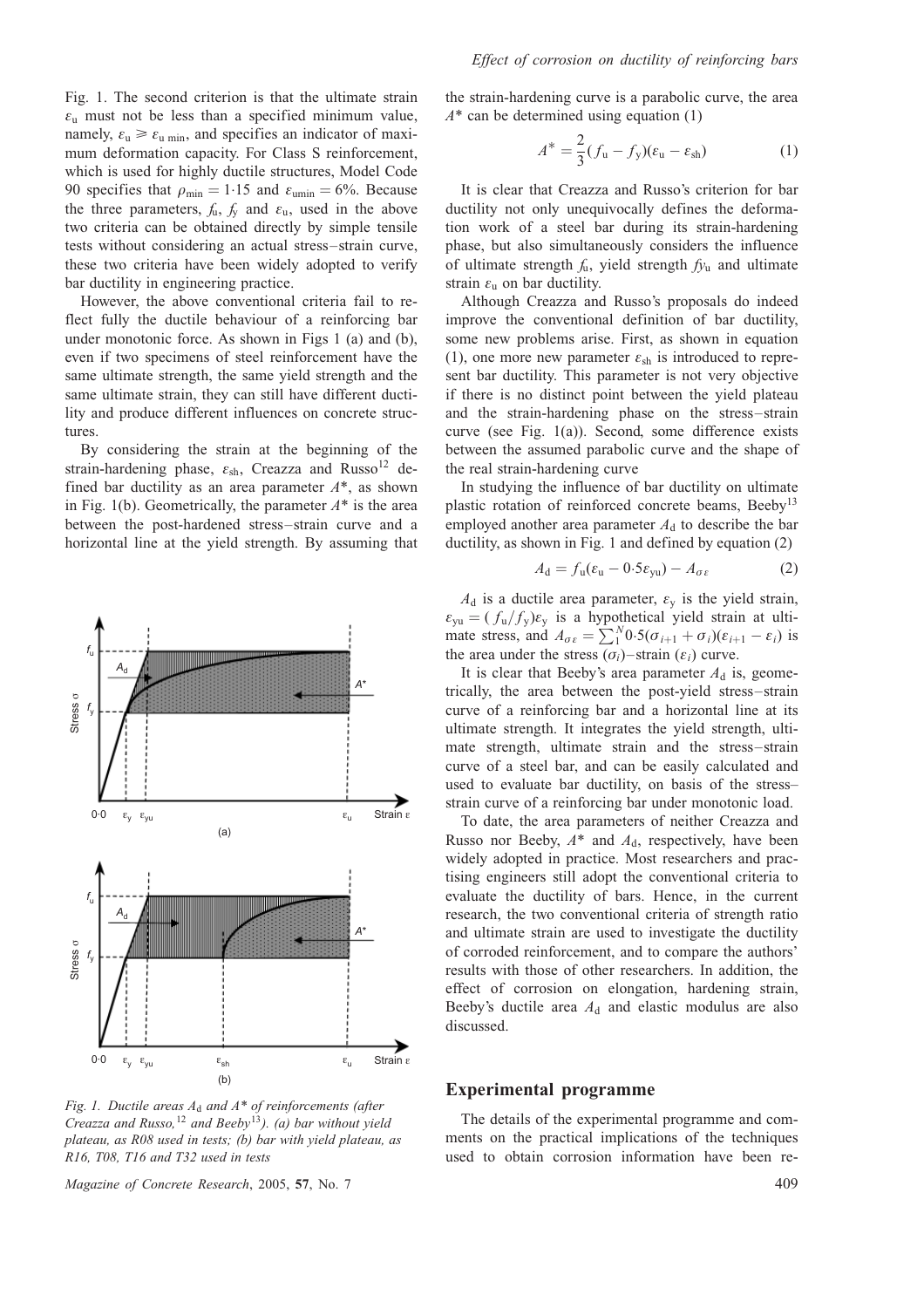<span id="page-3-0"></span>ported in a previous paper.<sup>[4](#page-11-0)</sup> Hence, only a brief description is given here.

A total of 108 test specimens, including 30 bars embedded in concrete cylinders of 50 mm diameter (referred to as the CEB specimens) and 78 single bare bars (referred to as the SBB specimens), were manufactured. In addition to 21 non-corroded control specimens, 84 specimens were subjected to accelerated corrosion with a direct current impressed and the three remaining specimens were subjected to simulated corrosion with bare bars mechanically machined in the workshop, before they were tensioned until rupture to measure their residual strength $4$  as well as their ductility.

The concrete used for the cylindrical specimens had a water/cement ratio of 0.65 and contained 4% calcium chloride by mass of cement. The average cube compressive strength at the time when the impressed current was first applied on to bar specimens, at an age of 198 and 240 days for specimens RC16 and TC16, respectively, was 46.4 N/mm2. All reinforcement specimens had the same length of 450 mm with at least three specimens from the same casting for each combination of the following variables.

| Specimen type:                          | single bare bars and bars  |  |  |
|-----------------------------------------|----------------------------|--|--|
|                                         | embedded in concrete       |  |  |
| Reinforcement type:                     | plain bars and ribbed bars |  |  |
| Reinforcement diameter: 8, 16 and 32 mm |                            |  |  |
| Corrosion times:                        | 7, 14, 21 and 28 days      |  |  |

The corrosion apparatus is shown schematically in Fig. 2. Corrosion currents of 0.5, 1.0 and  $2.0 \text{ mA/cm}^2$ were impressed onto the 8, 16 and 32 mm diameter bars, respectively, to attain similar corrosion percentages for the same corrosion durations. The corrosion percentage was calculated from the ratio of the weight loss to the initial weight. The corrosion products were removed from the bar surface with acid solution prior to weighing and allowance was made for the influence of such acid cleaning on bar weight loss.

A Denision Testing Machine, equipped with a dataprocessing computer, an electrical extensometer and a linear variable displacement transducer (LVDT), was used for uni-axial tension tests performed on the reinforcement specimens under a 2 mm/min displacement control rate. Prior to reaching the yield load, extension was measured by means of an electrical extensometer with a maximum stroke of 0.3 mm over its 50 mm gauge. Following initial yield, extension was recorded until bar fracture by the LVDT with a maximum stroke of 35 mm over its 43 mm gauge length. Prior to a tension test, two marks at a spacing of 200 mm were made on a bar's surface for the measurement of bar elongation.



Fig. 2. Corrosion arrangement of reinforced specimen: (a) bare reinforced specimen; (b) reinforcement in concrete

#### Results and discussion

The main experimental results were a force–extension curve and the elongation of each bar measured after its rupture. On the basis of these results, the effect of corrosion percentage on ductility of reinforcement is analysed and discussed.

In the following analysis, bar stress and strain were calculated, respectively, by dividing force by average  $cross-sectional area<sup>4</sup> and extension by the gauge length$  $cross-sectional area<sup>4</sup> and extension by the gauge length$  $cross-sectional area<sup>4</sup> and extension by the gauge length$ of either the extensometer or the LVDT, as appropriate. The elongation of a reinforcing bar was taken as the ratio, expressed as a percentage of the increase in the distance between the two marks on the bar surface after its rupture to their initial distance of 200 mm. The ductile area parameter was based on the stress–strain curve of each reinforcing bar and was calculated from equation [\(2\)](#page-2-0). The elastic modulus was determined by dividing the increment of stress within the middle third of the linear elastic range by the corresponding strain increment. This approach eliminated the influences of initial loading and yielding on the elastic modulus.

#### Ductility of non-corroded reinforcement

The average of the three measured values of the various ductility parameters of the non-corroded reinforcing bars are summarised in Table [1.](#page-4-0) The individual values were generally within  $\pm 6.8\%$  of their mean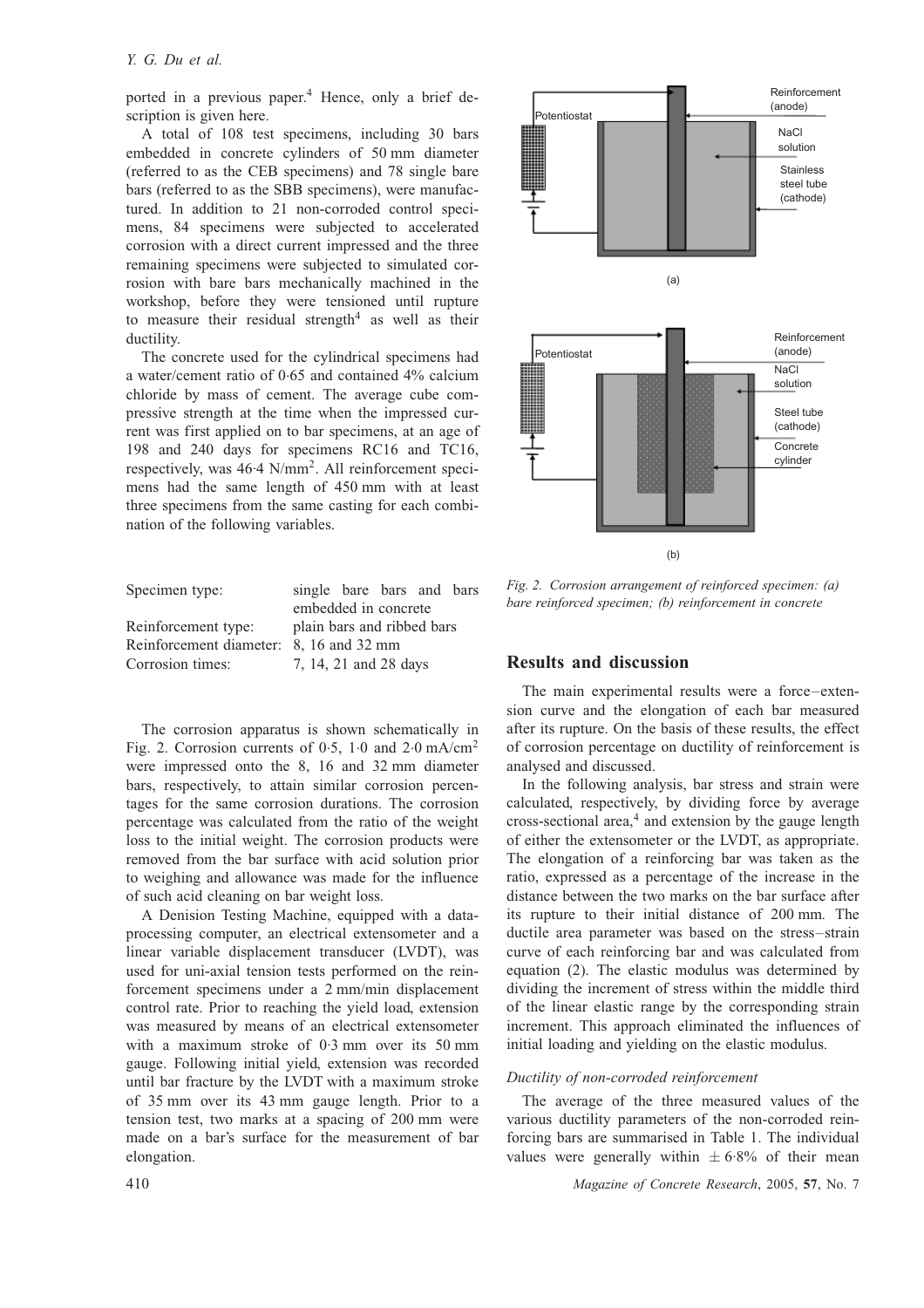| Reinforcement Type                                                                                                                                                                                                                                                                                                                                                                                                                 |                                                                                                               | Plain Bars                                                                                                          |                                                                                                               | <b>Ribbed Bars</b>                                                                                      |                                                                                                         |  |
|------------------------------------------------------------------------------------------------------------------------------------------------------------------------------------------------------------------------------------------------------------------------------------------------------------------------------------------------------------------------------------------------------------------------------------|---------------------------------------------------------------------------------------------------------------|---------------------------------------------------------------------------------------------------------------------|---------------------------------------------------------------------------------------------------------------|---------------------------------------------------------------------------------------------------------|---------------------------------------------------------------------------------------------------------|--|
|                                                                                                                                                                                                                                                                                                                                                                                                                                    | <b>R08</b>                                                                                                    | R <sub>16</sub>                                                                                                     | <b>T08</b>                                                                                                    | T <sub>16</sub>                                                                                         | T32                                                                                                     |  |
| $W_{\rm g}$ (g/mm)<br>$d_0$ (mm)<br>$f_{y0}$ (N/mm <sup>2</sup> )<br>$f_{\rm u0}$ (N/mm <sup>2</sup> )<br>$f_{\rm u0}/f_{\rm v0}$<br>$E_{\rm s0}$ (kN/mm <sup>2</sup> )<br>$\varepsilon_{y0} = f_{y0}/E_{s0}$<br>$\varepsilon_{\rm sh0}$<br>$\varepsilon_{\rm u0}$<br>$\lambda_0$ (%)<br>$\varepsilon_{\rm sh0}/\varepsilon_{\rm v0}$<br>$\varepsilon_{\rm u0}/\varepsilon_{\rm v0}$<br>$\varepsilon_{\rm r}/\varepsilon_{\rm v0}$ | 0.332<br>7.34<br>284<br>413<br>1.45<br>196<br>0.0014<br>NA.<br>0.182<br>23<br>NA.<br>128<br>162<br><b>SBB</b> | 1.589<br>$16 - 05$<br>273<br>362<br>1.33<br>199<br>0.0014<br>0.025<br>0.203<br>23<br>18<br>149<br>168<br><b>SBB</b> | 0.386<br>7.91<br>526<br>619<br>$1-18$<br>203<br>0.0026<br>0.022<br>0.082<br>14<br>8<br>31<br>53<br><b>SBB</b> | 1.563<br>15.92<br>529<br>627<br>1.19<br>201<br>0.0026<br>0.019<br>0.116<br>16<br>44<br>60<br><b>SBB</b> | 6.162<br>31.61<br>498<br>604<br>1.21<br>211<br>0.0025<br>0.017<br>0.123<br>20<br>49<br>80<br><b>SBB</b> |  |
|                                                                                                                                                                                                                                                                                                                                                                                                                                    |                                                                                                               |                                                                                                                     |                                                                                                               |                                                                                                         |                                                                                                         |  |
|                                                                                                                                                                                                                                                                                                                                                                                                                                    |                                                                                                               |                                                                                                                     | <b>CEB</b>                                                                                                    |                                                                                                         | <b>CEB</b>                                                                                              |  |

<span id="page-4-0"></span>Table 1. Ductility of non-corroded reinforcements

NA not applicable.

values. It is clear that all reinforcing bars used in the experimental investigation met the minimum requirements for Class S reinforcements for high-ductility structures. The strength ratio, elongation, ultimate strain and ductile area of plain bars are greater than those of ribbed bars and, therefore, they are more ductile than the ribbed bars. The elastic moduli of all of the non-corroded bars are very close to the typical code value of 200 kN/mm2, with a maximum difference of 5.5%.

The unit weights were obtained by weighing 300 mm lengths of bar, and the actual diameters were determined from the weights by using a density of  $7.85$  g/cm<sup>2</sup>.

It should be pointed out that, except for the 8 mm diameter plain bar R08, the stress–strain curves of all bars exhibited an initial linear elastic portion, a yield plateau and a strain-hardening phase, as shown schematically in Fig. [1\(](#page-2-0)b). The plain bar R08 lacked a welldefined yield plateau. Hence, its maximum linear elastic stress was taken as its nominal yield strength, as shown in Fig[. 1\(](#page-2-0)a). A proof stress was not used because corrosion was found not to change the shape of the stress–strain curv[e.4](#page-11-0)

#### External surface and residual section of corroded reinforcement

A visual examination of the corroded reinforcement showed that the conditioning corrosion did indeed change the external surface of a steel bar. Compared with the non-corroded reinforcement, as corrosion time increased from 7 days to 28 days under an impressed direct current, the corrosion pits on the reinforcement surface developed in different ways: They increased in number and expanded in size, while some of them joined up with each other to give an appearance between that of the reasonably uniform corrosion due to concrete carbonation and the localised corrosion due to

Magazine of Concrete Research, 2005, 57, No. 7 411

chloride penetration. Corrosion of the reinforcement not only altered the approximately round cross sections into very irregular ones, but it also caused the residual sections to vary significantly along its length.

In addition, for the reinforcement specimens embedded in concrete, some corrosion also occurred on the 75 mm length of bar projecting out of the concrete. There was more corrosion at the location of air voids at the steel interface, although the bars were well protected with a primer coating and an epoxy coating to avoid crevice corrosion. During the tension tests, however, the measurement location was always positioned at the middle of the 300 mm length of bar which had been embedded in concrete to minimise the influence of crevice corrosion on bar properties.

#### Effect of corrosion on strength ratio, hardening strain and elastic modulus

The effects of corrosion on strength ratio, hardening strain and elastic modulus of reinforcing bars are shown in Figs [3](#page-5-0) to [5](#page-5-0) for bare bars, and in Figs [6](#page-5-0) to [8](#page-5-0) for bars RC16 and TC16 embedded in concrete. In the latter figures the embedded bars are compared with bare bars R16 and T16. Linear regression lines are plotted on each figure.

It is clear that, for all situations, the regression lines for strength ratio, hardening strain and elastic modulus are almost horizontal and, hence, these parameters varied little with corrosion percentage. Although a small rise or fall trend could be observed for some bars, no systematic and logical relationship could be found between the strength ratio, hardening strain or elastic modulus of reinforcing bars and the corrosion percentage. Regression lines of strength ratio, hardening strain and elastic modulus of bars embedded in concrete are parallel to those of bare bars. Furthermore, for up to 25% corrosion, the strength ratios of almost all corroded bare bars are greater than the minimum value of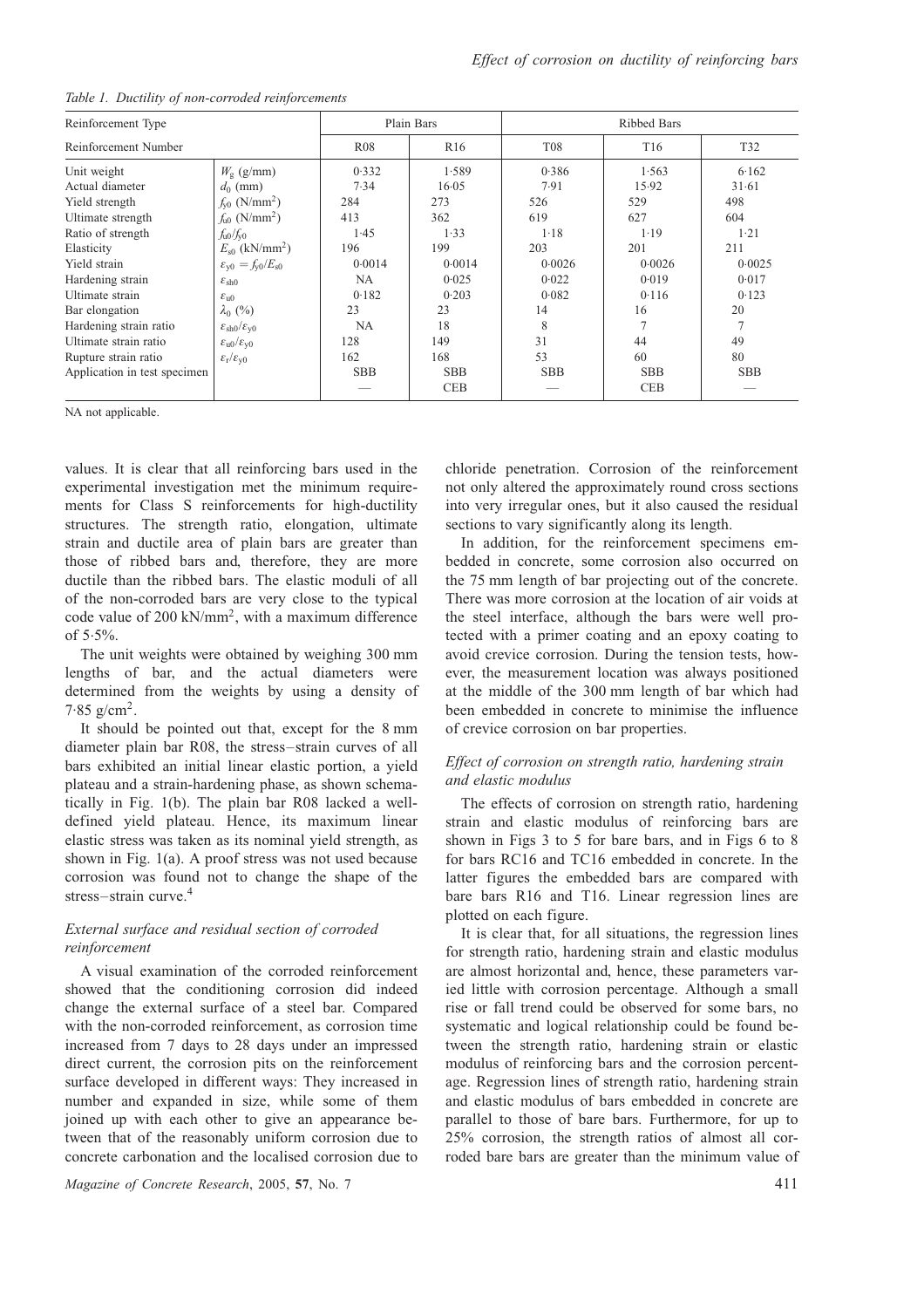<span id="page-5-0"></span>

Fig. 3. Effect of corrosion on strength ratio of bare bars



Fig. 4. Effect of corrosion on hardening strain of bare bars



Fig. 5. Effect of corrosion on elastic modulus of bare bars



Fig. 6. Effect of corrosion on strength ratio of bars in concrete



Fig. 7. Effect of corrosion on hardening strain of bars in concrete



Fig. 8. Effect of corrosion on elastic modulus of bars in concrete

1.15 specified in CEB Model Code 90 for class S reinforcement. Hence, corrosion of reinforcement hardly affects strength ratio, hardening strain and elastic modulus of reinforcing bars.

Significance tests performed on the experimental results of the bare bars at the 5% significance level showed that there were significant differences between the mean values of the strength ratio, hardening strain and elastic modulus of bars of different diameter and/or type.[11](#page-12-0) However, at the same significance level, the mean values of strength ratios, hardening strain and elastic modulus of bars in concrete were not significantly different to those of bare bars. Hence, strength ratio, hardening strain and elastic modulus of corroded bars varied mainly with bar type and bar diameter, rather than corrosion condition (i.e. whether a bare bar or a bar embedded in concrete).

The explanation for the above observation is that the strength ratio of a reinforcing bar is determined by its yield and ultimate strengths, which are both functions of the minimum cross-sectional area. Hence, when corrosion reduces bar section, the yield and ultimate strengths are reduced by similar amounts and the strength ratio is largely unaffected.<sup>[4](#page-11-0)</sup> Furthermore, the hardening strain and elastic modulus of a reinforcing bar are dependent on their chemical composition and manufacturing process. Corrosion removes iron ions

412 Magazine of Concrete Research, 2005, 57, No. 7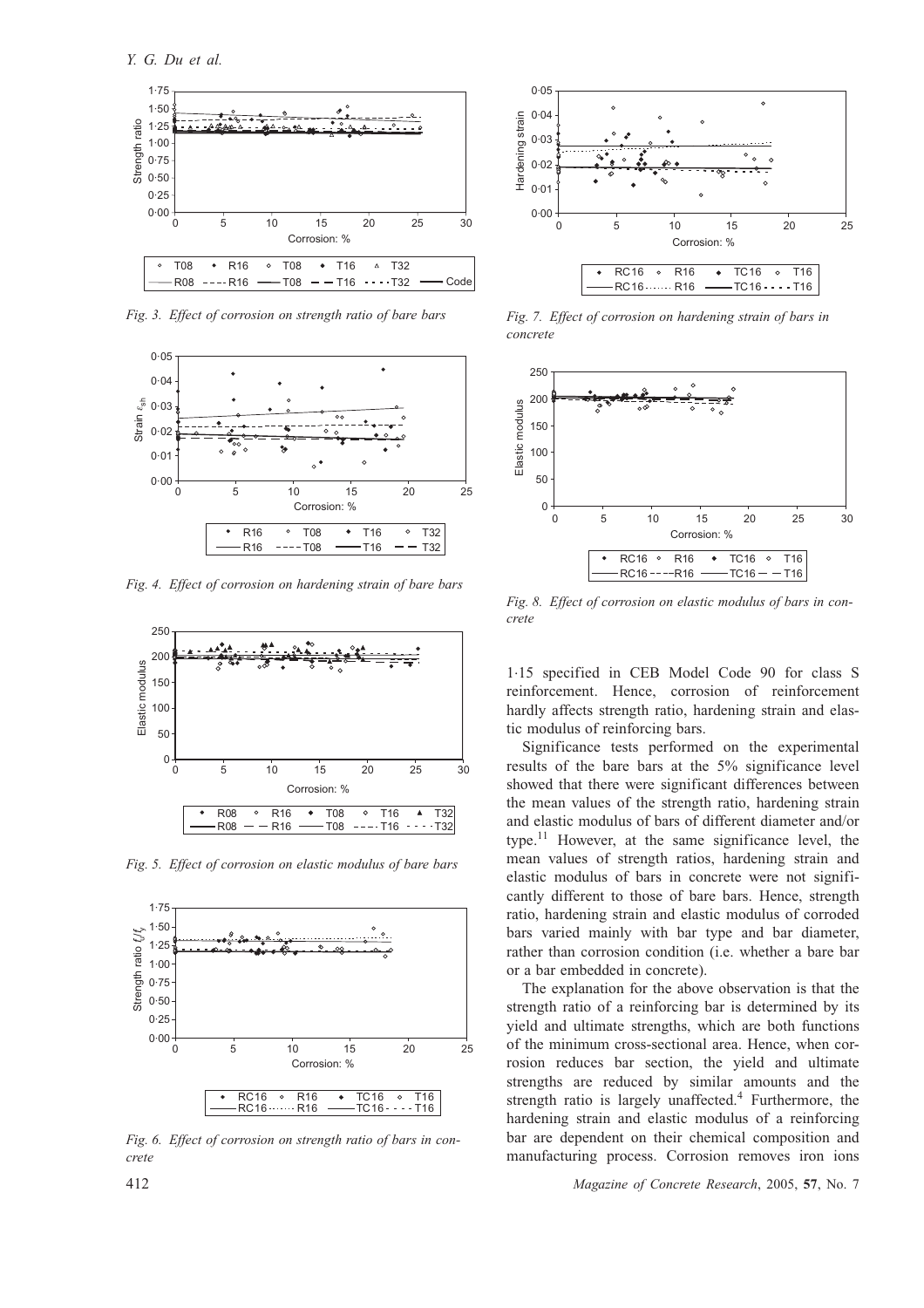only from the bar surface and does not change the nature and composition of the remaining steel bar. As a result, corrosion of reinforcement does not change significantly the strength ratio, hardening strain and elastic modulus.

With regard to the effect of corrosion on the strength ratio, different researchers have reported apparently contradictory results. Regression results of the tabulated test data of Andrade et al. show that corrosion did not decrease bar strength ratio. $6$  However, Zhang *et al.* reported<sup>[10](#page-12-0)</sup> that corrosion reduced bar strength ratio  $f_u/f_v$ from  $1.5$  to  $1.1$ .

In the authors' opinion, the reason for such contradictory results is the use of different types of bar and different testing techniques.<sup>[4](#page-11-0)</sup> An extensometer with the [6](#page-11-0)0 mm gauge length used by Andrade  $et$   $al.^6$  may be more sensitive to the yielding of a steel bar than the measurement of displacement from the movement of a testing machine's platens over a distance of 200 to 400 mm as used by Zhang *et al*.<sup>[10](#page-12-0)</sup>

#### Effect of corrosion on ultimate strain, ductile area and elongation

The effect of corrosion percentage on ultimate strain, ductile area and elongation of bare bars is shown in Fig. 9, and on the ultimate strain of bars embedded in concrete in Fig. 10 where embedded bars are compared



Fig. 9. Effect of corrosion on ductility of bare bars



Fig. 10. Effect of corrosion on ultimate strain ratio of bars in concrete

with bare bars. Since the effects of corrosion on ductile area and elongation of bars embedded in concrete are very similar to that on ultimate strain, they are not shown in Fig. 10, although they are included in the following analysis. Here,  $\varepsilon_{\rm u}/\varepsilon_{\rm u0}$ ,  $A_{\rm d}/A_{\rm d0}$  and  $\lambda/\lambda_0$  and are ratios of ultimate strength  $\varepsilon_{\rm u}$ , ductile area  $A_{\rm d}$  and elongation  $\lambda$  of corroded bars to the non-corroded value, indicated by the subscript 0, as given in Tabl[e 1.](#page-4-0)

Figures 9 and 10 show that the ultimate strain, ductile area and elongation of reinforcing bars were reduced significantly due to corrosion. For bare bars, 10% corrosion resulted in about a 29% reduction of ultimate strain, ductile area and elongation, which is much greater than the approximately 15 and 5% reductions of their force capacities and strengths, respectively.[4](#page-11-0) Furthermore, for bars embedded in concrete, although their reductions of strength are similar to those of bare bars, $4$  their ultimate strain, ductile area and elongation decrease more than those of bare bars. As shown in Fig. 10, typically, 10% corrosion reduced the ultimate strain of bars RC16 and TC16 embedded in concrete by 52 and 37%, respectively, but the same corrosion percentage reduced the ultimate strain of bare bars R16 and T16 only by 26 and 23%, respectively. Hence, due to corrosion, the ductility of reinforcement in terms of ultimate strain, ductile area and elongation decreases more than its strength. The reason for this difference is discussed later.

Regression analyses indicated that ultimate strain, ductile area and elongation of corroded bars can be generally described in the form of equations (3) to (5).

$$
\varepsilon_{\mathbf{u}} = (1 \cdot 0 - \alpha_{\mathbf{e}} \mathcal{Q}_{\text{cor}}) \varepsilon_{\mathbf{u}0} \tag{3}
$$

$$
A_{\rm d} = (1 \cdot 0 - \alpha_{\rm A} Q_{\rm cor}) A_{\rm d0} \tag{4}
$$

$$
\lambda = (1.0 - a_{\lambda} Q_{\text{cor}}) \lambda_0 \tag{5}
$$

where  $\alpha_e$ ,  $\alpha_A$  and  $\alpha_\lambda$  are regression coefficients for ultimate strain,  $\varepsilon_{\rm u}$ , ductile area,  $A_{\rm d}$ , and elongation,  $\lambda$ , respectively, of reinforcing bars, and are listed in Table [2](#page-7-0) for different bar types and diameters and different corrosion conditions.

Equations (3) to (5) show that, for a positive value of a regression coefficient, an increase of corrosion percentage decreases the ultimate strain, ductile area and elongation of corroded bars. Furthermore, the larger is a regression coefficient, the greater is the rate of reduction of a bar's ultimate strain, ductile area and elongation.

Table [2](#page-7-0) indicates that, except for the bar T32 that was corroded under a  $2.0 \text{ mA/cm}^2$  current,<sup>[4](#page-11-0)</sup> for the same type of reinforcement specimen, the smaller the bar diameter, the greater are the regression coefficients  $\alpha_e$ ,  $\alpha_A$  and  $\alpha_i$ . For the same reinforcement diameter, the regression coefficients  $\alpha_e$ ,  $\alpha_A$  and  $\alpha_{\lambda}$  for plain bars are always larger than those for ribbed bars. Furthermore, for the same type of reinforcements with an identical diameter, the regression coefficients  $\alpha_e$ ,  $\alpha_A$ and  $\alpha_{\lambda}$  of bars embedded in concrete are much greater

Magazine of Concrete Research, 2005, 57, No. 7 413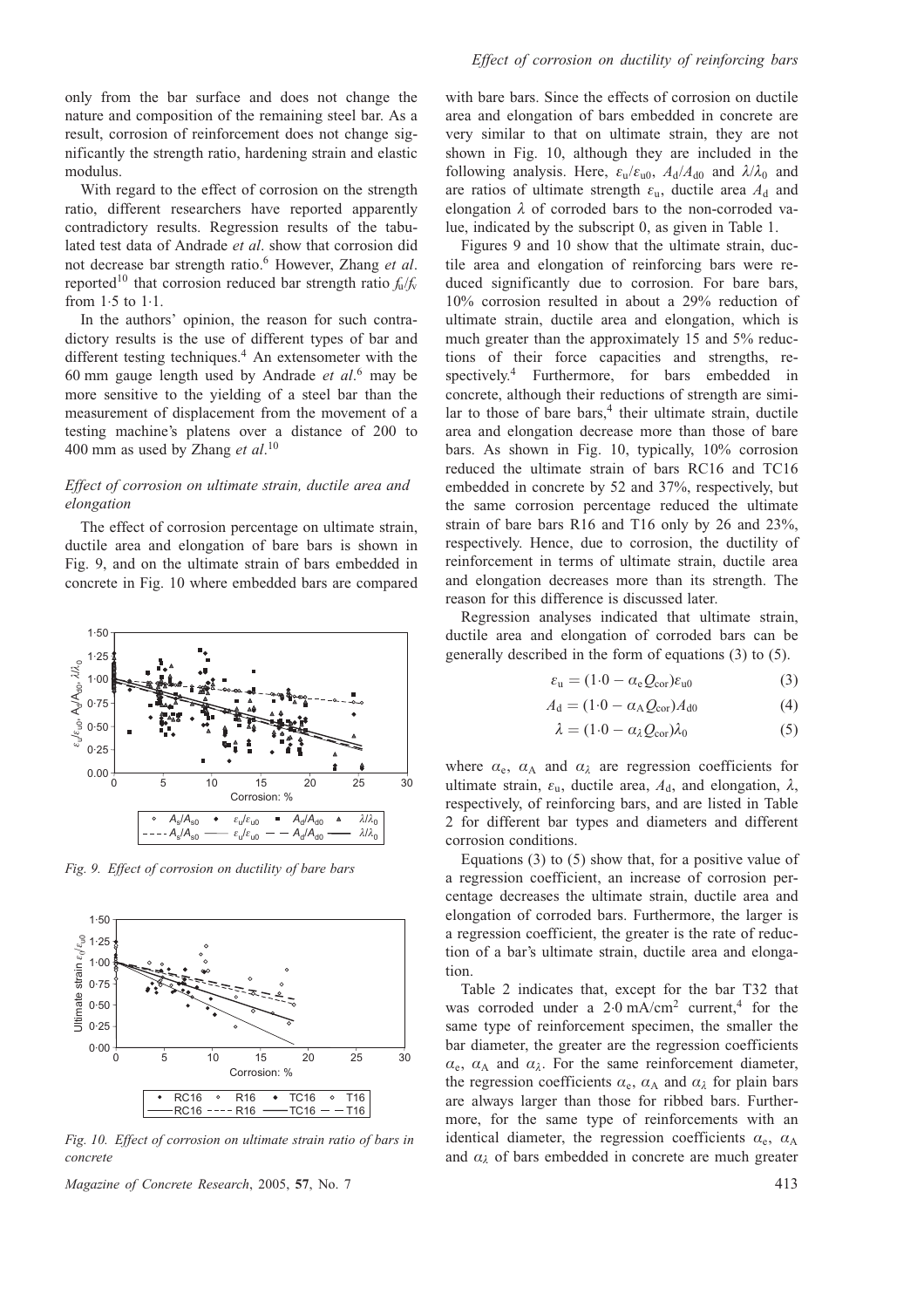| Specimen type       | Bar type                                                                                                | $\varepsilon_{\rm u} = (1 \cdot 0 - \alpha_{\rm e} Q_{\rm corr}) \varepsilon_{\rm u0}$ | <b>Ultimate</b> strain                             | $A_d = (1 \cdot 0 - \alpha_A Q_{corr}) A_{d0}$     | Ductile area                                       | $\lambda = (1.0 - a_{\rm A} Q_{\rm corr}) \lambda_0$ | Elongation                                         |
|---------------------|---------------------------------------------------------------------------------------------------------|----------------------------------------------------------------------------------------|----------------------------------------------------|----------------------------------------------------|----------------------------------------------------|------------------------------------------------------|----------------------------------------------------|
| Bare bars           | All bars<br>R <sub>08</sub><br>R <sub>16</sub><br>T <sub>08</sub><br>T <sub>16</sub><br>T <sub>32</sub> | 0.029<br>0.032<br>0.026<br>0.027<br>0.023<br>0.031                                     | 0.660<br>0.781<br>0.632<br>0.572<br>0.660<br>0.586 | 0.029<br>0.030<br>0.023<br>0.026<br>0.019<br>0.031 | 0.608<br>0.733<br>0.564<br>0.647<br>0.494<br>0.524 | 0.028<br>0.034<br>0.024<br>0.028<br>0.022<br>0.024   | 0.807<br>0.890<br>0.705<br>0.870<br>0.806<br>0.740 |
| Bars in<br>concrete | All bars<br>RC16<br>TC16                                                                                | 0.044<br>0.052<br>0.037                                                                | 0.735<br>0.868<br>0.648                            | 0.037<br>0.047<br>0.029                            | 0.622<br>0.875<br>0.468                            | 0.039<br>0.048<br>0.031                              | 0.704<br>0.729<br>0.771                            |

<span id="page-7-0"></span>Table 2. Regression and correlation coefficients and correlation for bar ductility in terms of ultimate strain, ductile area and elongation

than those of bare bars. Hence, for an identical corrosion percentage, the ultimate strain, ductile area and elongation of smaller diameter bars and of plain bars decrease more than those of larger diameter bars or ribbed bars. It is again apparent that the ductility of bars embedded in concrete reduces more rapidly than that of bare bars in terms of ultimate strain, ductile area and elongation.

Although bar diameter and bar type do indeed affect the reduction of ultimate strain, ductile area and elongation of corroded bars, their influences are not significant at the 5% significance level. Consequently, the reductions of ultimate strain, ductile area and elongation of different type and diameter bars are determined primarily by the corrosion percentage, rather than bar type or diameter. Hence, by taking the results of all bars as one population, equations (6) to (8) are obtained.

$$
\varepsilon_{\rm u} = (1.0 - 0.029 Q_{\rm cor}) \varepsilon_{\rm u0} \tag{6}
$$

$$
A_{\rm d} = (1.0 - 0.029 Q_{\rm cor}) A_{\rm d0} \tag{7}
$$

$$
\lambda = (1.0 - 0.028 Q_{\text{cor}}) \lambda_0 \tag{8}
$$

It should be noted that the coefficients 0.029 and 0. 028 in equations (6) to (8) have almost the same value. Hence, the reduction coefficient, due to corrosion, of ultimate strain, ductile area and elongation of bare bars are similar to each other and can be taken conservatively as 0. 03 for practical use.

Although the influence of both bar type and its diameter on reductions of ultimate strain, ductile area and elongation of both bare bars and bars in concrete is not significant, the effect of corrosion condition, that is, bare bars or bars in concrete, is significant. A regression analysis for bars embedded in concrete, similar to that described above for bare bars, resulted in equations  $(9)$  to  $(11)$ .

$$
\varepsilon_{\mathbf{u}} = (1 \cdot 0 - 0 \cdot 044 Q_{\text{cor}}) \varepsilon_{\mathbf{u}0} \tag{9}
$$

$$
A_{\rm d} = (1 \cdot 0 - 0 \cdot 037 Q_{\rm cor}) A_{\rm d0} \tag{10}
$$

$$
\lambda = (1 \cdot 0 - 0 \cdot 039 Q_{\text{cor}}) \lambda_0 \tag{11}
$$

It should be pointed out that, in contrast to those in

equations (6) to (8), the coefficients of  $0.037$  to  $0.044$ in equations (9) to (11) are not very close to each other. The scatter of the test data, as well as the smaller number of specimens, may possibly have been the reason for these results. The number of bars corroded in concrete was 24, which is less than half of the 63 bare bars. It is the authors' view that a coefficient with a conservative value of 0.05 may be adopted. Hence, it is suggested that the ductility of corroded reinforcement can be determined by equations (12) and (13) for bare bars and bars embedded in concrete, respectively

$$
\varepsilon_{\rm u} = (1 \cdot 0 - 0 \cdot 03 Q_{\rm cor}) \varepsilon_{\rm u0} \tag{12}
$$

$$
\varepsilon_{\rm u} = (1.0 - 0.05 Q_{\rm cor}) \varepsilon_{\rm u0} \tag{13}
$$

#### Critical corrosion and critical aspects of bar ductility

From equations (12) and (13), a critical corrosion percentage can be determined above which the reinforcement would not meet the minimum ductility requirements. For example, the critical percentage to ensure that the ultimate strain criterion is achieved is given by equation (14).

$$
Q_{\rm cor}^{\rm cr} = (1 - \frac{\varepsilon_{\rm unin}}{\varepsilon_{\rm u0}}) \frac{1}{\alpha_{\rm e}} \tag{14}
$$

where  $\varepsilon_{\text{umin}}$  is the minimum requirement for bar ductility specified in the appropriate design standard,  $\varepsilon_{u0}$  is the ultimate strain of the reinforcement prior to corrosion,  $\alpha_e$  is the regression coefficient which can be taken as 0. 03 for bare bars and 0. 05 for bars in concrete.

When the actual corrosion percentage exceeds its critical value, that is,  $Q_{cor} \geq Q_{cor}^{cr}$ , there is a significant probability that the ultimate strain may be reduced to below its minimum requirement. For the reinforcements used in the current tests, their ultimate strains prior to corrosion,  $\varepsilon_{\text{u0}}$ , were in the ranges of 0.086 to 0.203 for bare bars and 0.116 and 0.203 for bars in concrete. These values exceed by a significant margin the minimum requirement of 0.06. However, only 10% corrosion would be sufficient to decrease the ultimate strain to a value less than the minimum requirement for some combinations of variables tested.

414 Magazine of Concrete Research, 2005, 57, No. 7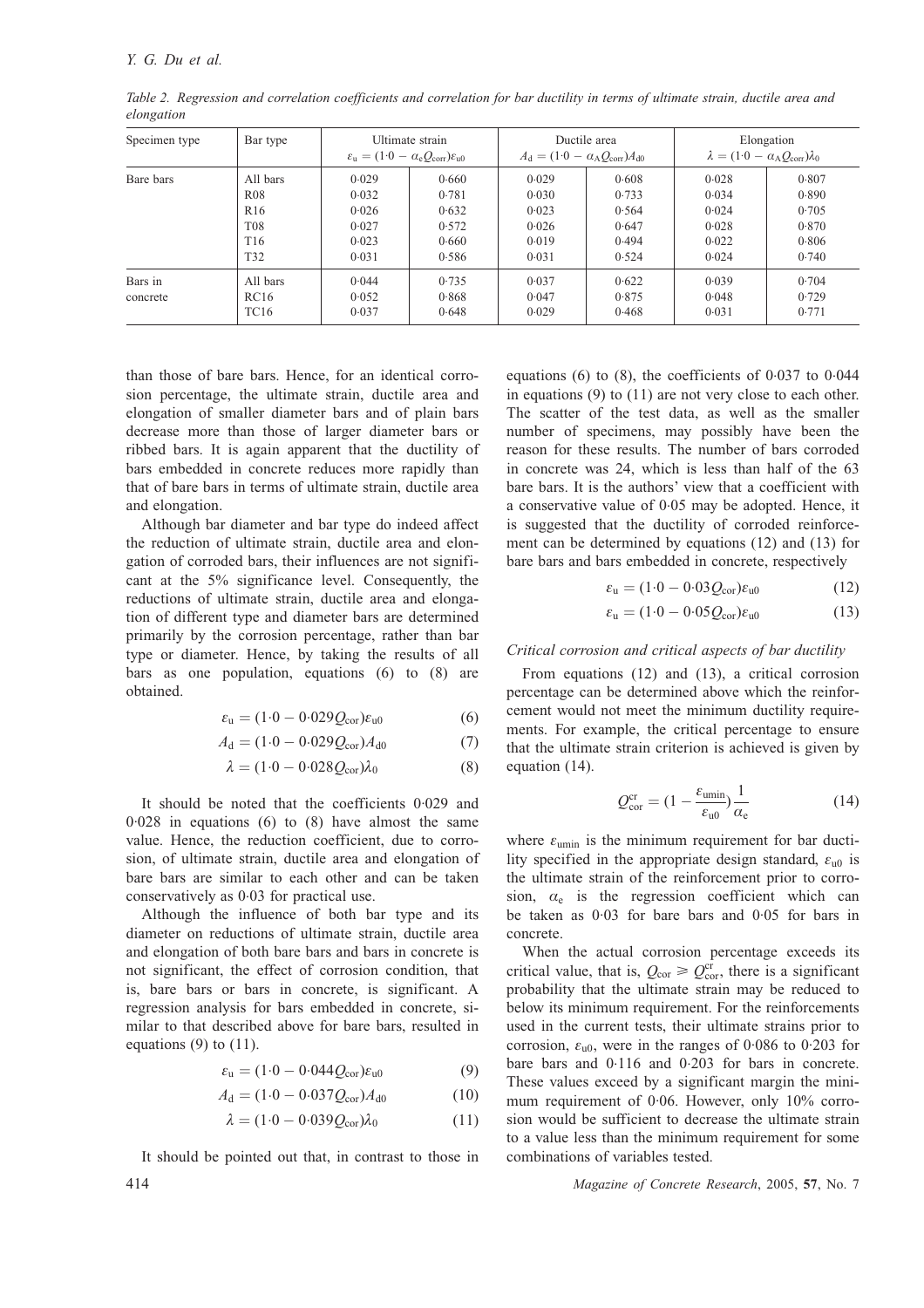<span id="page-8-0"></span>The previous discussion of the experimental results indicated that corrosion does not affect ductility in terms of strength ratio, but does decrease it in terms of ultimate strain, ductile area and elongation. However, the effect on structural ductility and robustness depends not only on the reinforcement properties but also on the characteristics of the applied load and of the structural response.

For structures subjected mainly to heavy static loads, such as live loads in a library, that are independent of structural response, the strength ratio of reinforcement plays a more dominant role in structural robustness than ultimate strength or elongation. A high value of strength ratio gives a significant margin between the yield and ultimate strengths and allows a structure to accommodate an overload. Hence, corrosion of reinforcement used in such structures, which mainly resist static loads, hardly influences structural robustness.

For structures located in a seismic zone or subjected mainly to dynamic loads, however, the ultimate strain or elongation of the reinforcement is more critical than its strength ratio. The reason is that a dynamic load depends not only upon the level of action itself, such as earthquake intensity, but also on structural response. An intense earthquake may cause a moderate effect on a ductile structure, but a moderate earthquake can induce an intense effect on a less ductile structure. This is because the dynamic loads due to such an action are dependent on structural stiffness, and reduce as the reinforcement yields and plastic rotations of sections occur. Hence, although an action may theoretically cause the ultimate strength of reinforcement with a low strength ratio to be exceeded, in practice the reinforcement will not rupture if it has sufficient elongation capacity. Hence, corrosion of reinforcement used in structures which are mainly subjected to dynamic loads can decrease their ductility and robustness significantly, because the ultimate strain and elongation of the reinforcement are reduced.

From the above discussion it is apparent that, from the point of view of structural ductility and robustness, the ultimate strain of reinforcement is more critical than its strength ratio. Consequently, henceforth, ultimate strain is taken as the critical ductility parameter.

#### Analysis of ductility of corroded reinforcement

As discussed previously, corrosion reduces the ductility of reinforcement, in terms of ultimate strain, ductile area and elongation, much more than strength. The reason is that the reduction of bar strength is caused by a decrease of bar section with local penetration and is dominated by the minimum cross-sectional area of the reinforcement. The reduction of bar ductility, however, is a function of the non-uniform distribution of residual sections along the bar length, as discussed below.

Due to irregular and local attack penetration, the residual cross-sectional area of a corroded bar varies significantly along its length, $4$  as shown schematically in Fig. 11(a). From non-corroded reinforcement with an initial section  $A_{s0}$  over a gauge length of L, the corroded bar can be idealised as a composite with three different portions. Portion I has an average crosssectional area of  $A_s$  over a length of  $(1 - \eta)L$ , whereas portions II and III are assumed to have minimum and maximum residual cross-sectional areas of  $mA_s$  and  $(2 - m)A<sub>s</sub>$ , respectively, over identical lengths of  $0.5\n<sub>n</sub>L$ . The coefficient *m* is the ratio of the minimum residual cross-sectional area of the corroded reinforcement to its average value and, as shown in Reference [4,](#page-11-0) can be determined by equation (15).

$$
m = \frac{A_{\text{smin}}}{A_{\text{s}}} = \frac{1 - 0.01 Q_{\text{cor}} [2r_{\text{x}}/(1 + r_{\text{x}})]}{1 - 0.01 Q_{\text{cor}}}
$$
(15)

where  $r<sub>x</sub>$  is the ratio of maximum corrosion penetration  $x_{\text{max}}$  to the minimum value  $x_{\text{min}}$ .  $Q_{\text{cor}}$  is the corrosion percentage. It is clear that, for either  $Q_{cor} = 0$  (noncorroded bars) or ratio of penetration  $r_x = 1.0$  (uniform residual section), the coefficient  $m$  is always equal to 1.0. Otherwise, it is less than 1.0 and decreases with the corrosion percentage as well as the ratio of penetration.

The coefficient  $\eta$  describes the distribution of different residual sections along the bar length. It is clear that both the sectional coefficient  $m$  and the length



Fig. 11. Analytical model for ductility of corroded concrete. (a) Analytical model; (b) stress–strain curve

Magazine of Concrete Research, 2005, 57, No. 7 415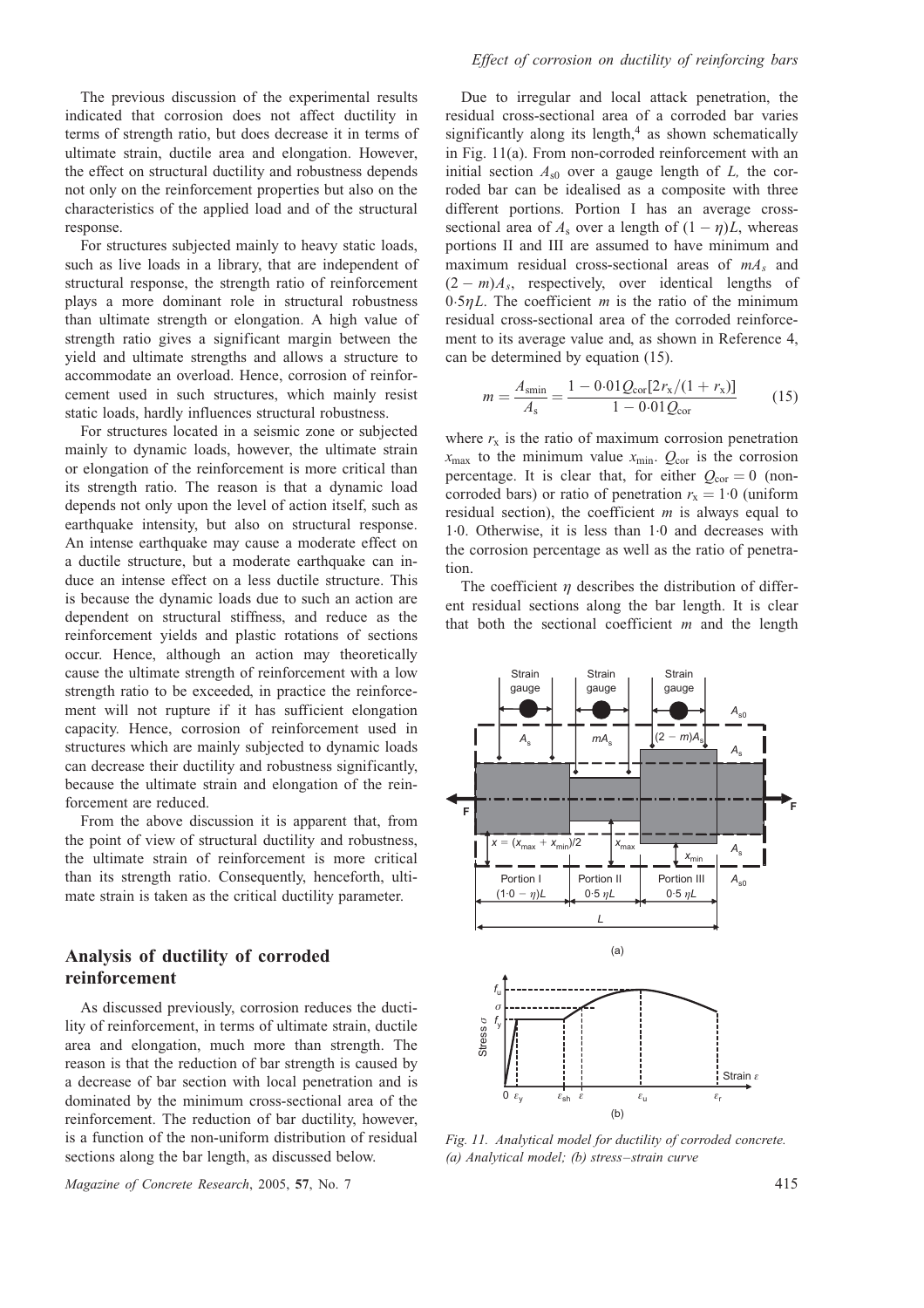coefficient  $\eta$  are constants ( $\leq 1.0$ ) for a given corrosion condition and degree of corrosion.

Furthermore, since corrosion does not change substantially the shape of the stress–strain curve of rein-forcement,<sup>[4](#page-11-0)</sup> it is assumed that corroded reinforcement has a similar curve to that of non-corroded bars and has a definite yield plateau, as shown in Fig. [11\(](#page-8-0)b). On the basis of the experimental results given in Table [1,](#page-4-0) the hardening, ultimate and rupture strains of plain bars are assumed to be 18, 139 and 166 times their yield strain, respectively; those of ribbed bars are assumed to be 7, 41 and 65 times the yield value. Assuming that the hardening strain curve is a parabolic curve, the strain of reinforcement after hardening can be determined by equation (16)

$$
\varepsilon = \varepsilon_{\rm h} + (\varepsilon_{\rm u} - \varepsilon_{\rm h}) \sqrt{\frac{\sigma/f_{\rm y} - 1}{f_{\rm u}/f_{\rm y} - 1}} \tag{16}
$$

Figure  $11(a)$  shows that, when portion I with an average section yields, portions II and III with minimum and maximum sections must be in stages of strain-hardening and linear elasticity, respectively. In other words, for a particular tensile force, different residual sections have different tensile stresses and strains. Four possible cases of bar rupture are discussed below with the detailed derivations given in the [Appen](#page-12-0)[dix Table.](#page-12-0) In each case the bar ruptures within portion II, which has the minimum section, but the states of portions III and I depend on the critical values  $1/(f_u/f_v)$  and  $2/(1 - f_u/f_v)$  of sectional coefficient m. By averaging the test data for non-corroded reinforcement l in Table [1,](#page-4-0) the critical values of  $1/(f_{\rm n}/f_{\rm v})$  are 0.72 and 0.83 for tested plain and ribbed bars, respectively. Those of  $2/(1 - f_u/f_y)$  are 0.84 and 0.91, respectively.

#### Case 1.  $m \leq 1/(f_u/f_v)$

Portion I would have just yielded and portion III would still be linear elastic. The total strain can be determined from equations (17) and (18) for plain and ribbed bars, respectively.

$$
\varepsilon_{\rm u} = (0.007 + 0.5\eta)\varepsilon_{\rm u0} \tag{17}
$$

$$
\varepsilon_{\mathbf{u}} = (0.024 + 0.5\eta)\varepsilon_{\mathbf{u}0} \tag{18}
$$

*Case 2.*  $m \le 2/(1 - f_u/f_y)$ 

-

Portion I would have strain-hardened and portion III would have just yielded. The total strain can be determined from equations (19) and (20) for plain and ribbed bars, respectively.

$$
\varepsilon_{\mathbf{u}} = (0.69 - 0.19\eta)\varepsilon_{\mathbf{u}0} \tag{19}
$$

$$
\varepsilon_{\mathbf{u}} = (0.73 - 0.21\eta)\varepsilon_{\mathbf{u}0} \tag{20}
$$

*Case 3.*  $m > 2/(1 - f_u/f_y)$ 

Portion I would have strain hardened and portion III would have just strain hardened. The total strain can be

determined from equations (21) and (22) for plain and ribbed bars, respectively.

$$
\varepsilon_{\mathbf{u}} = (0.70 - 0.13\eta)\varepsilon_{\mathbf{u}0} \tag{21}
$$

$$
\varepsilon_{\mathbf{u}} = (0.74 - 0.15\eta)\varepsilon_{\mathbf{u}0} \tag{22}
$$

Case 4.  $m \approx 1.0$ 

Rupture would occur within either portion I or II, when portion III had sufficiently strain hardened. The total strain can be determined from equation (23) for both plain and ribbed bars.

$$
\varepsilon_{\mathbf{u}} = (1 \cdot 0 - 0 \cdot 12\eta) \varepsilon_{\mathbf{u}0} \tag{23}
$$

Equations [\(15](#page-8-0)) to (23) indicate that, in addition to the negative influence of the length coefficient  $\eta$ , a decrease of sectional coefficient m from about 1.0 in Case 4 to  $0.72$  or  $0.84$  in Case 1 causes a significant reduction of ultimate strain. As shown in equation [\(15](#page-8-0)), the reduction of sectional coefficient  $m$  actually is a combined function of increases both of penetration ratio  $r<sub>x</sub>$  and corrosion percentage  $Q<sub>cor</sub>$ . Equation [\(15](#page-8-0)) indicates that, for an assumed penetration ratio  $r_x = 5$ , an increase of corrosion from 0 to 10% causes a decrease of sectional coefficient  $m$  from 1.0 to 0.93. As a result, for a length coefficient  $\eta = 0.5$ , the ultimate strains of plain and ribbed bars would theoretically reduce from  $\varepsilon_{\rm u} = 0.94 \varepsilon_{\rm u0}$  by using equation (23) to  $\varepsilon_{\rm u} = 0.64 \varepsilon_{\rm u0}$  and  $\varepsilon_{\rm u} = 0.67 \varepsilon_{\rm u0}$  by equations (21) and (22), respectively.

It is apparent that the substantial reduction of ductility of corroded reinforcement, in terms of ultimate strain, ductile area and elongation, could be the result of small extensions occurring over some lengths of a bar when the smallest residual section ruptures.

The above conclusion is supported by the experimental results of the three plain bars that were mechanically machined to 6.40 mm from their initial diameter of 7.34 mm to simulate a 24% removal of metal from the bar surface by corrosion.<sup>[4](#page-11-0)</sup> The experimental results showed that, for 24% reduction of cross-sectional area, although the average yield and ultimate strengths of the three machined bars were almost equal to those of three non-machined bars, their ultimate strain decreased from 0. 17 to 0. 11. This is because the machining process induced little local penetration over the bar section, but resulted in different residual sections at the machined and non-machined locations.

It should be pointed that equations [\(15](#page-8-0)) to (23) have been used only to explore qualitatively the source and mechanism of the reduction of ductility of reinforcement. Due to the lack of test data on the ratio of corrosion penetration and on the distribution of residual sections along a bar's length, neither of the sectional and length coefficients  $m$  and  $\eta$  can be determined analytically.

Figure [11\(](#page-8-0)a) also shows that, for the same corroded bar, due to different residual sections along the bar length, different positions of a strain sensor would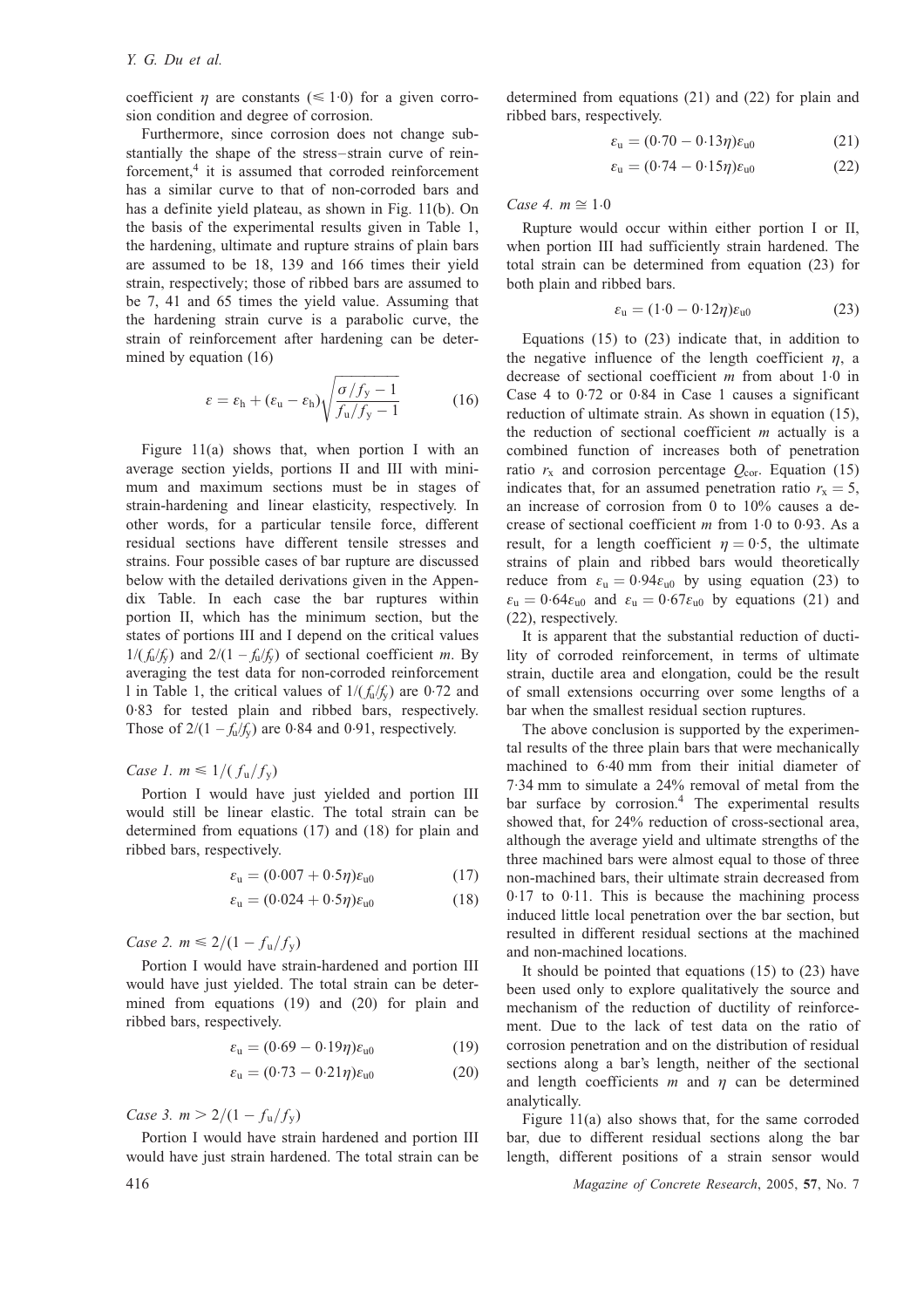produce different experimental results. If a sensor were attached to portion II, where the residual section is the smallest, a complete force–extension curve with definite yield plateau would be obtained. However, if the sensor were located at portion III, where the residual section is largest, an incomplete force–extension curve without a yield plateau might be obtained, since the bar's yield and rupture would be concentrated within portion II. Hence, when discussing the characteristics of the stress–strain curve and ultimate strain of corroded bars, it is essential to know the specific testing techniques and details, and care must be taken when interpreting the results from a few test data.

The greater reduction of ductility of bars embedded in concrete, compared with bare bars, arises from different corrosion conditions around the bars. As shown in Fig. [2,](#page-3-0) compared with uniform sodium chloride solution around a single bare bar, the cover concrete surrounding a bar is much less uniform as an electrolyte, because of its non-uniformly distributed material components and pores. As a result, more irregular residual sections are induced along the length of a bar embedded in concrete. This causes such bars to rupture at their weakest cross section, before they experience a significant extension over a significant length. Hence, ductility of reinforcements embedded in concrete, in terms of ultimate strain, ductile area and elongation, decrease at a much greater rate than those of bare bars.

# Comparison with other researchers' results

A comparison of the authors' results with those of other researchers is made in Table 3 in terms of regression coefficients for elongation, strength ratio and elastic modulus. It should be noted that, with the exception of Palssom  $et$   $al$ .<sup>[9](#page-11-0)</sup> who measured the minimum crosssection with vernier callipers, all of the researchers determined corrosion by means of weight loss

The authors' strength ratio and elastic modulus results are consistent with those of other researchers, except for the strength ratio data of Zhang et al.<sup>[10](#page-12-0)</sup> The latter data indicate a 27% decrease in strength ratio for 67% corrosion whereas the data of the authors, Maslehuddin *et al.*,<sup>[5](#page-11-0)</sup> Andrade *et al.*<sup>[6](#page-11-0)</sup> and Palssom *et al.*,<sup>[9](#page-11-0)</sup> for up to 30% corrosion, suggest no significant effect of corrosion on strength ratio. However, the authors' concerns over the experimental technique of Zhang et al. have been expressed earlier.

Regarding the elongation of bare plain bars, the authors' data and those of Andrade et al.<sup>[6](#page-11-0)</sup> are in reasonable agreement with coefficients of 0.024 and 0.017, respectively. Independent data for bare ribbed bars are not available.

For bars embedded in concrete, the data of Zhang et  $al$ <sup>[10](#page-12-0)</sup> indicate the smallest coefficient. This is to be expected, because corrosion of the bars was induced by

Magazine of Concrete Research, 2005, 57, No. 7 417

| Table 3. Comparison of authors' results with those of other researchers |                                |                       |                     |                                 |                                      |                                          |                       |                             |                           |                       |
|-------------------------------------------------------------------------|--------------------------------|-----------------------|---------------------|---------------------------------|--------------------------------------|------------------------------------------|-----------------------|-----------------------------|---------------------------|-----------------------|
| Researcher                                                              |                                | Authors               |                     | Maslehuddin et al. <sup>5</sup> | Andrade et al. <sup>6</sup>          | Lee et al. $\overline{\phantom{a}}$      | Morinaga <sup>8</sup> | Palsson et al. <sup>9</sup> | Zhang et al. $^{10}$      |                       |
| Specimen                                                                | Bars in concrete               | Bare bars             |                     | Bare bars                       | Bare bars                            | Bars in concrete                         | Bars in concrete      | Bars in concrete            | Bars in concrete          |                       |
| Diameter mm<br>Bar type                                                 | (8, 16)<br>Plain               | (8, 16, 32)<br>Ribbed | $(8 - 32)$<br>Plain | Ribbed<br>$(8 - 32)$            | Ribbed<br>(12)                       | Ribbed<br>(10)                           | Not stated            | Not stated                  | $(8 - 14)$<br>Plain       | Ribbed<br>$(10 - 25)$ |
| Corrosion condition                                                     | $0.5 - 2.0$ mA/cm <sup>2</sup> | Accelerated           |                     | Marine exposure                 | Accelerated<br>$1.0 \text{ mA/cm}^2$ | $13.0$ mA/cm <sup>2</sup><br>Accelerated | Service chloride      | Service chloride            | Service Carbonation       |                       |
| Corrosion amount (%)                                                    |                                | $0 - 25\%$            |                     | $0 - 0.5\%$                     | $0 - 11\%$                           | $0 - 25%$                                | $0 - 25\%$            | $0 - > 30\%$                | $0 - 67%$                 |                       |
| Elongation $\alpha_{\lambda}$                                           | 0.029<br>0.048                 | 0.024<br>0.031        |                     | No significant change           | 0.0166                               | Not stated                               | 0.0603                | 0.018                       | 0.0137                    |                       |
| Strength ratio $\alpha$ <sub>u</sub>                                    |                                | No significant change |                     | No significant change           | No significant change                | Not stated                               | Not stated            | No significant change       | Reduced from 1.50 to 1.10 |                       |
| Elastic modulus $\alpha_e$                                              | 0.0099                         | 0.0108                | Not stated          |                                 | Not stated                           | 0.0123                                   | Not stated            | Not stated                  | Not stated                |                       |
|                                                                         |                                |                       |                     |                                 |                                      |                                          |                       |                             |                           |                       |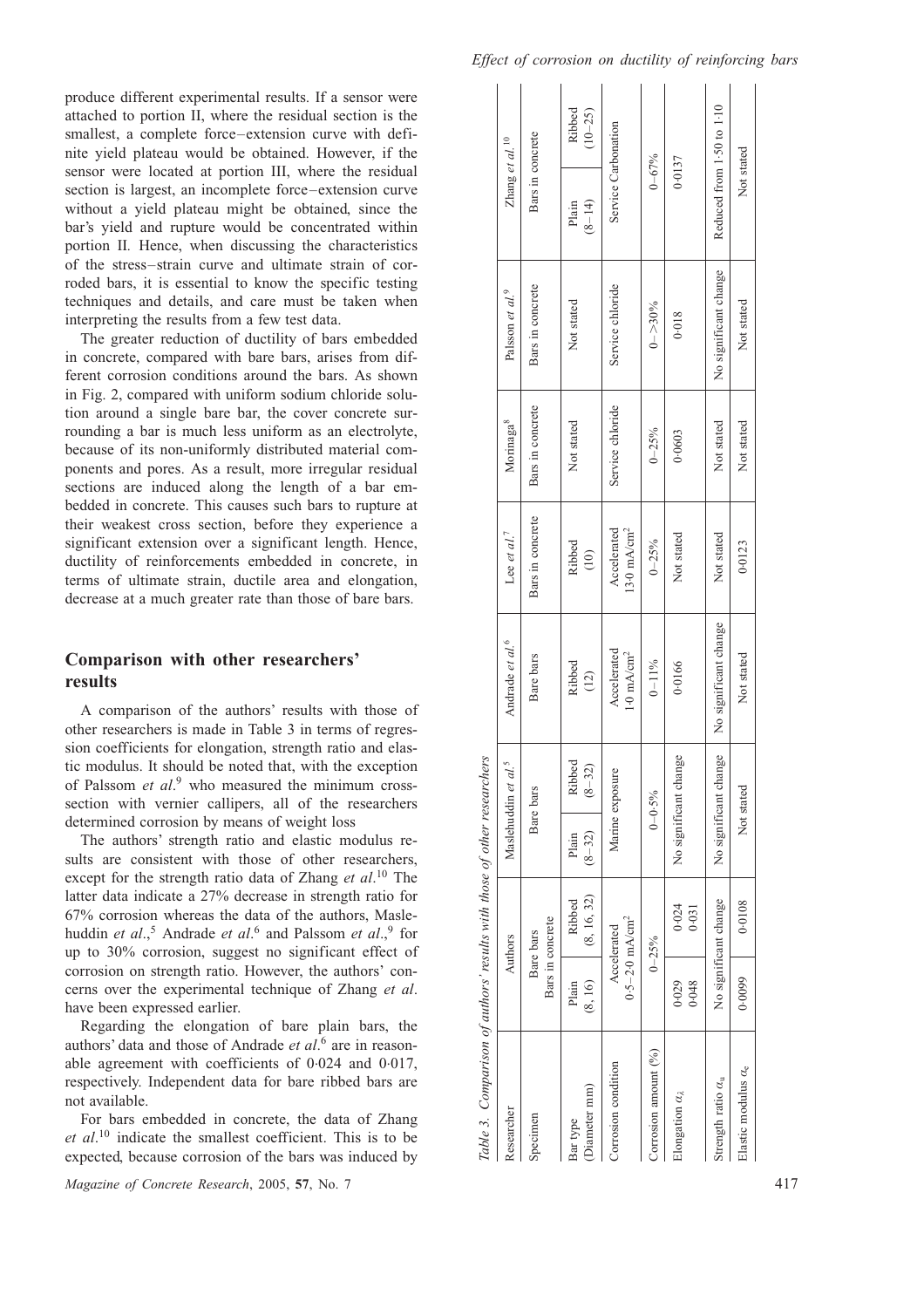<span id="page-11-0"></span>carbonation and one would expect more uniform corrosion under such conditions. However, there is considerable variation in the coefficients for the other sets of data. The coefficients for the authors' accelerated data are significantly greater than those of the accelerated data of Andrade et al.<sup>6</sup> at a comparable corrosion rate, and are within the range of the data from bars in service chloride environments of Morinaga<sup>8</sup> and Palssom et al.<sup>9</sup> Hence, it appears that the effect of corrosion on ductility is highly dependent on the actual corrosion conditions. As a consequence, when using laboratory test data or field data obtained from another structure to assist with the prediction of the response of a corroded structure, it is essential that the assessing engineer should have a clear understanding of the corrosion mechanism and environment of the structure under consideration, and of the conditions pertaining to the laboratory and/or field data being used to inform the assessment. However, in this context it is useful to note that the data obtained in the current investigation lie towards the higher end of the range of available laboratory and field data. Hence, it would be conservative to apply them in practice.

#### Conclusions

- (a) The strength ratio, hardening strain and elastic modulus of reinforcement are not significantly affected by corrosion and consequently the corresponding values for non-corroded bars can be adopted in practice.
- (b) Corrosion creates a non-uniform distribution of cross-sections along the length of a bar. As result ultimate strain, ductile area and elongation are reduced significantly by corrosion. The reductions in these various measurements of ductility are greater than those of yield and ultimate strength which have been reported previously by the authors.<sup>4</sup>
- (c) The ductility of bars corroded whilst embedded in concrete decreases more significantly than that of bare bars.
- (d) Only an average value of about  $10\%$  of non-uniform corrosion is sufficient to reduce the ductility of bars embedded in concrete to below the minimum requirement specified in CEB Mode Code 90 for class S reinforcement for use in high ductility situations.
- (e) Although the measured reductions in ultimate strain, ductile area and elongation of smaller diameter plain bars were generally greater than those of larger diameter ribbed bars, the observed differences were not significant at the 5% significance level. Hence, the reduction of ductility of corroded reinforcement is primarily a function of the amount of corrosion, rather than the bar type and diameter.
- $(f)$  When using laboratory test data or field data ob-

tained from another structure to assist with the prediction of the response of a corroded structure, it is essential that the assessing engineer should have a clear understanding of the corrosion mechanism and environment of the structure under consideration, and of the conditions pertaining to the laboratory and/or field data being used to inform the assessment. However, in this context it is useful to note that the data obtained in the current investigation lie towards the higher end of the range of available laboratory and field data. Hence, it would be conservative to apply them in practice.

#### Acknowledgements

The senior author would like to express his thanks to the Committee of Vice-Chancellors and Principals of the United Kingdom (CVCP) for the award of an Overseas Research Scholarship, and the British Cement Association and the University of Birmingham for their financial support for the project.

# References

- 1. CALVI G. M., CANFTI E., MACCHI G. and MAGENES G. Rotation capacity of reinforced concrete slabs as a function of steel properties, CEB Bulletin d'information, N 218, Ductility – Reinforcement – Progress report of Task Group 2. 2, Ductility Requirements for Structural Concrete – Reinforcement, pp. 45– 64, 1993.
- 2. DIETER R. Steel properties and plastic behaviour of reinforced concrete constructions, CEB Bulletin d'information, N 218, Ductility – Reinforcement – Progress report of Task Group 2.2, Ductility Requirements for Structural Concrete – Reinforcement, pp. 199–222, 1993.
- 3. Siviero E. and Russo S. Ductility requirements for reinforcing steel, CEB Bulletin d'information, N 218, Ductility – Reinforcement – Progress report of Task Group 2. 2, Ductility Requirements for Structural Concrete – Reinforcement', pp. 223–244, 1993.
- 4. Du Y. G., Clark L. A. and Chan A. H. C., Residual capacity of corroded reinforcing bars. Magazine of Concrete Research, 2005, 57, No. 3, 135–147.
- 5. Maslehuddin M., Allam I. M., Al-Sulaimani G., Al-Mana A. I. and ABDULJAUWARD S. N. Effect of rusting of reinforcing steel on its mechanical properties and bond with concrete. ACI Materials Journal, 1990, 87, No. 5, 496–502.
- 6. Andrade C., Alonso C., Garcia D. and Rodriguez J. Remaining lifetime of reinforced concrete structures: effect of corrosion in the mechanical properties of the steel, life predication of corrodible structures. Proceedings of the International Symposium of the National Association of Corrosion Engineers, Cambridge, UK, 23–26 September 1991, pp. 12/1–12/11.
- 7. Lee H. S., Tomosawa F. and Noguchi T. Effect of Rebar Corrosion on the Structural Performance of Single Reinforced Beams, Durability of Building Materials and Components, (Sjostrom C. (ed.)). E & FN Spon, London, 1996, Vol. 7, pp. 571–580.
- 8. MORINAGA S. Remaining Life of Reinforced Concrete Structures after Corrosion Cracking, Durability of Building Materials and Components, (Sjostrom C. (ed.)). E & FN Spon, London, 1996, pp. 127–137.
- 9. Palssom R. and Mirza M. S. Mechanical response of corroded

418 Magazine of Concrete Research, 2005, 57, No. 7